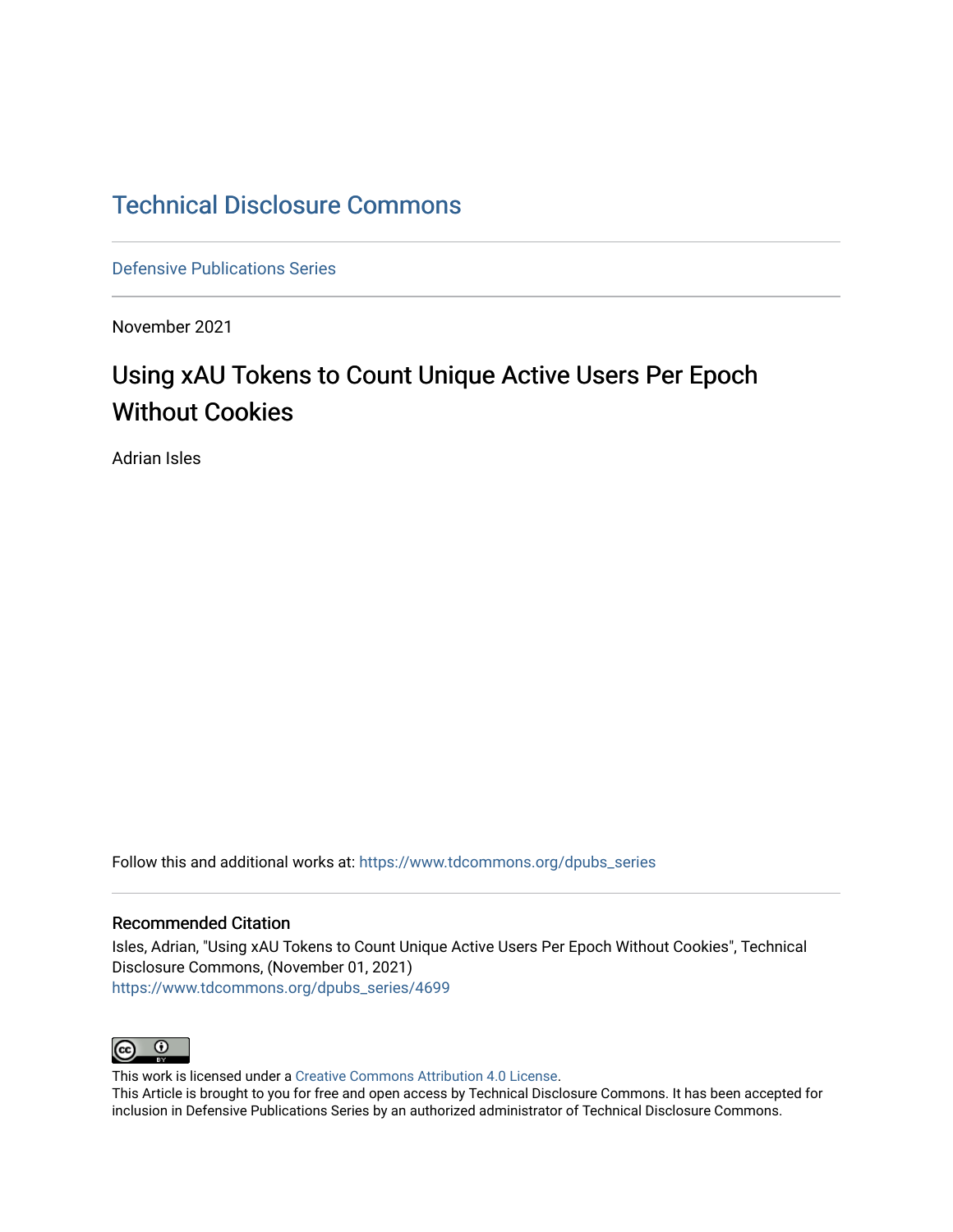# **Using xAU Tokens to Count Unique Active Users Per Epoch Without Cookies** ABSTRACT

User engagement and adoption is typically measured in terms of the number of users active during a given period, generally termed as xAU where x stands for the measurement time interval. Without third-party cookies, it is difficult to obtain xAU measures, especially when content is embedded within other applications and services.

This disclosure describes cookieless techniques to determine a lower bound for various xAU measures. Upon receiving a request for content, a xAU token for the user agent is generated and cryptographically signed on the server and relayed to the user agent for local caching. Each xAU token can be a tuple of the form (period, nonce, cryptographic signature). Once the epoch corresponding to the period in the xAU token expires, the corresponding xAU token is sent back to the server via an out-of-band channel. The number of unique active users per epoch is obtained by counting the number of unique xAU tokens seen over the corresponding epoch. Implementation of the techniques with user permission enables reasonably accurate counts for unique active users during a given period, without requiring the use of third-party cookies.

## KEYWORDS

- Unique visitors
- Third-party content
- Third-party cookies
- Visitor count
- Embedded video
- Embedded content
- Daily active users (DAU)
- Weekly active users (WAU)
- Monthly active users (MAU)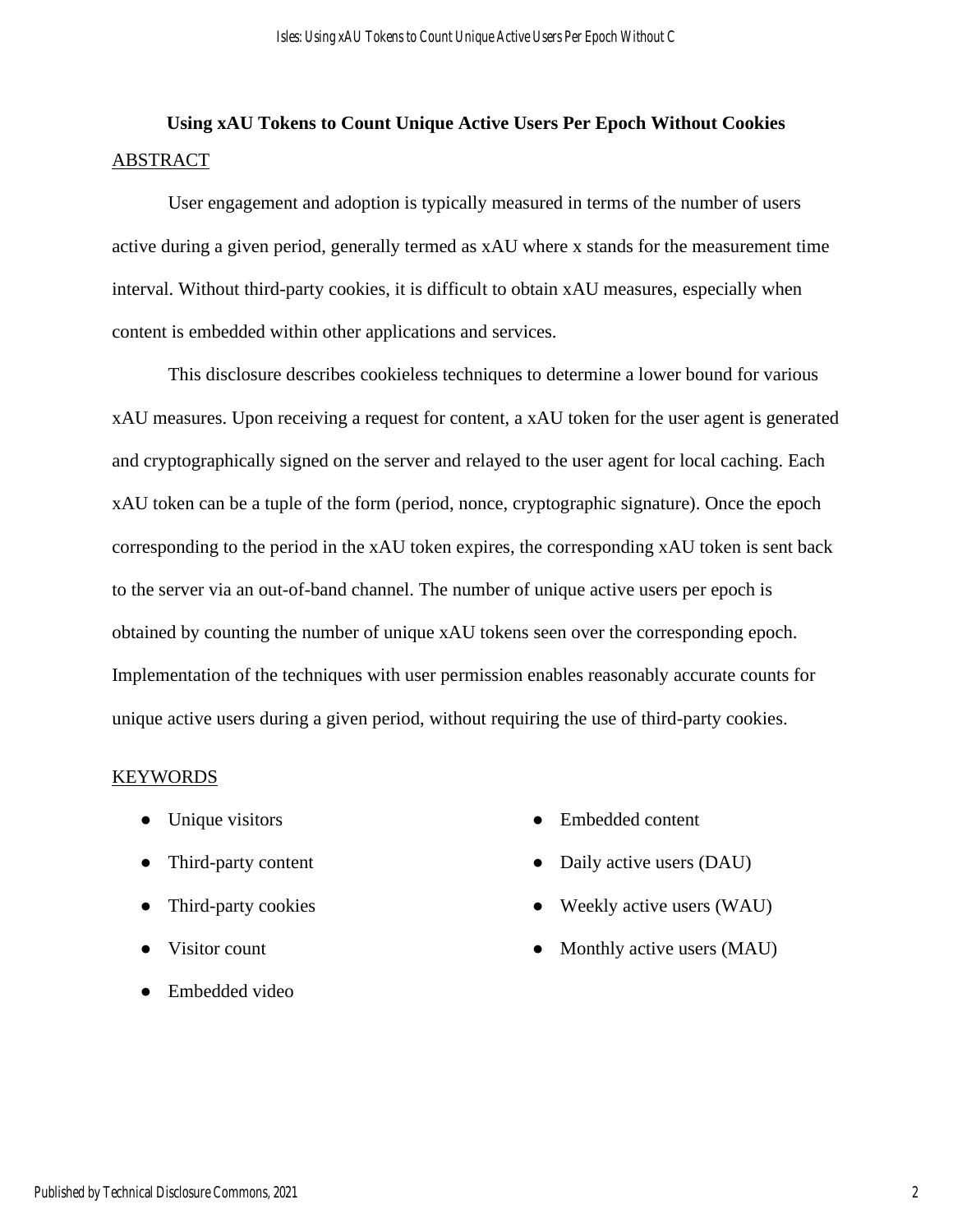#### **BACKGROUND**

User engagement and adoption for a website, service, or application is typically measured in terms of the number of users active during a given period, such as Daily Active Users (DAU), Weekly Active Users (WAU), Monthly Active Users (MAU), etc., referred to in this document as xAU where x stands for the measurement time interval. These measures are often obtained using third-party cookies within the web browser.

Web browsers are increasingly phasing out support for third-party cookies or enabling users to prohibit sites from setting third-party cookies. While some users and applications may avoid the use of third-party cookies for privacy reasons, non-availability of such cookies makes it difficult for sites and service providers to obtain xAU measures for their products and services. For instance, these issues are particularly salient in cases where a site or app embeds content from third parties, such as embedded videos from social media or video-hosting platforms. Without third-party cookies associated with content display/playback, providers of the content cannot count unique views of the content.

Instead of cookies, a trusted third-party server can be used to aggregate xAU counts and relay the corresponding report to the providers of products and services. However, such an approach can be expensive and difficult to implement.

#### **DESCRIPTION**

This disclosure describes cookieless techniques to determine a lower bound for various xAU measures for user engagement with third-party content embedded within an application, website, or service. With user permission, the server that hosts the content can generate one or more unique tokens, called xAU tokens, for each user agent (e.g., browser or application) that corresponds to an embedded origin for the content. Only one xAU token is ever sent to the user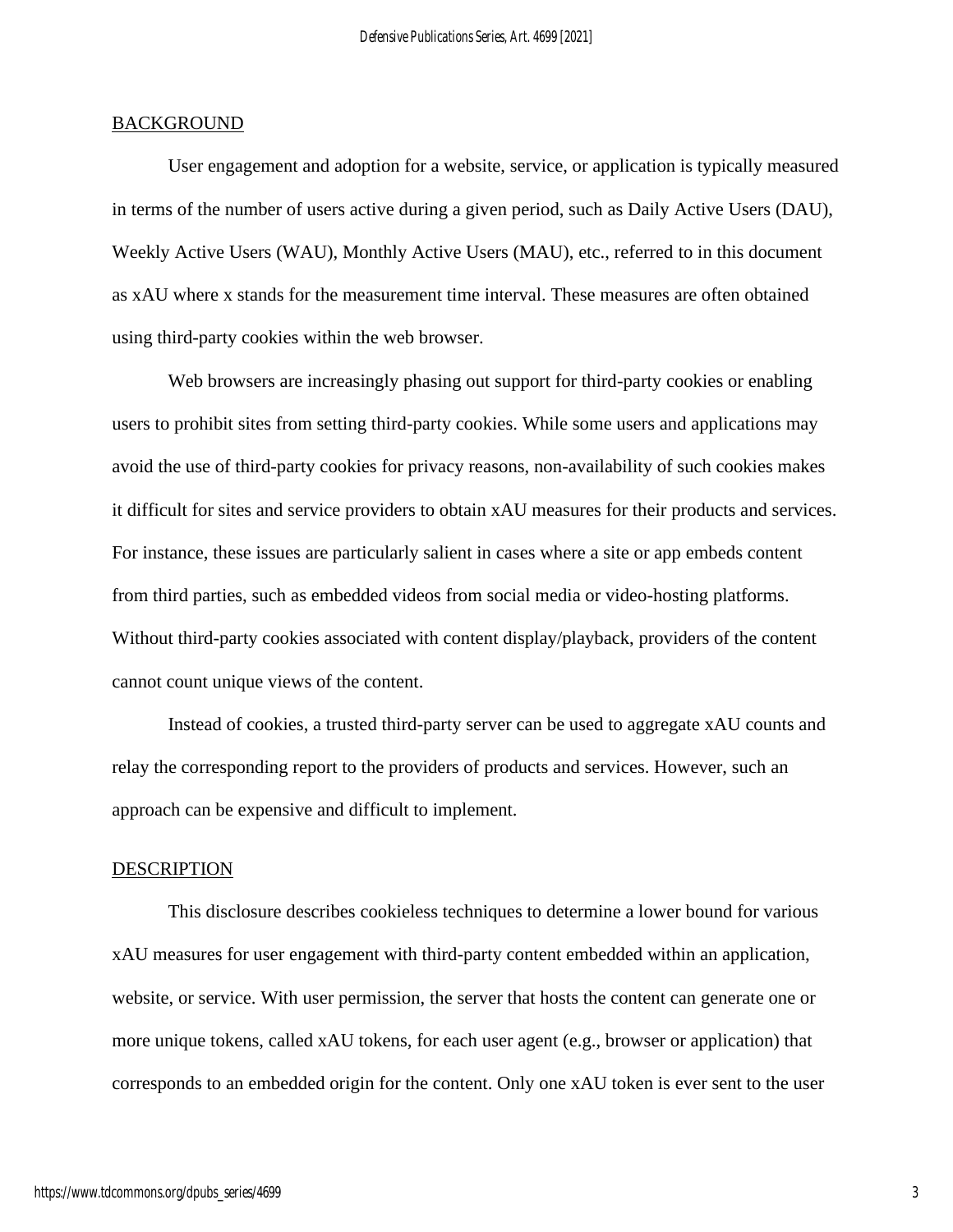agent per epoch, thus permitting server-side computation of unique active users per epoch by counting the number of unique xAU tokens seen over the corresponding epoch.

Each xAU token is a tuple of the form (period, nonce, signature) where:

- **period** is an integer enumeration indicating the number of days in the xAU type (e.g., 1,7, and 30, for DAU, WAU, and MAU, respectively).
- **nonce** is a randomly generated 64-bit value.
- **signature** is a cryptographic signature signed by the server that generates the token (using a private key stored on the server) to signify its authenticity and guard against forged tokens. For example, the signature can be generated via RSA or ECDSA signing.

The epoch corresponding to each xAU token is defined using a fixed reference scheme. For instance, for period=1, GMT+0 can be used as the start of the daily epoch. For each request for embedded content, one or more xAU tokens can be randomly generated and cryptographically signed on the server hosting the content and then relayed to the user agent requesting the content.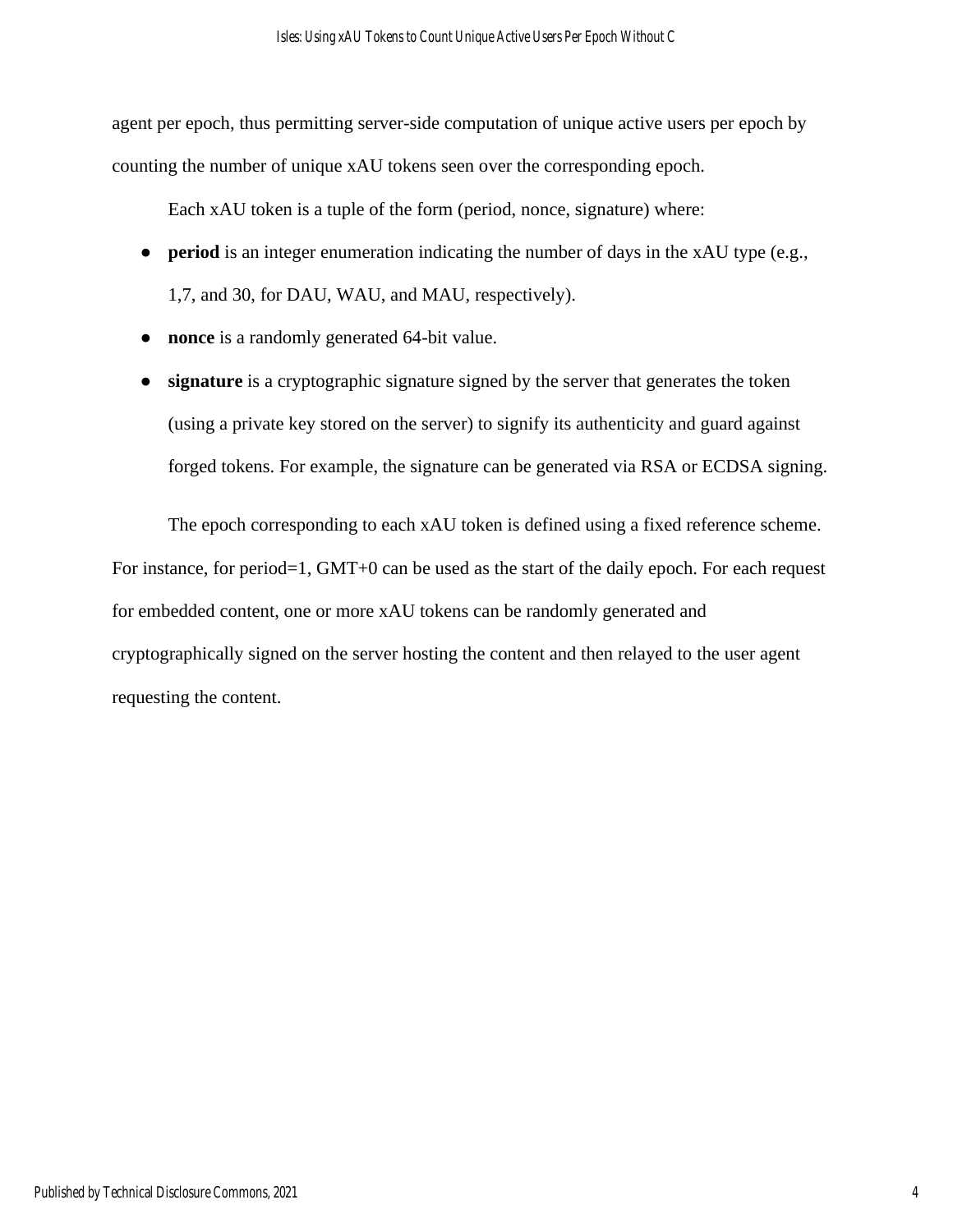

**Fig. 1: Setting and counting xAU tokens for server-side computation of xAU metrics**

Fig. 1 shows an example of operational implementation of the techniques described in this disclosure. A user agent (104) for an application requests playback (112) of content embedded within it (106) from the server that hosts the content (102). Upon receiving the request, a xAU token for the user agent is generated and cryptographically signed (114) by the server.

The token is provided to the user agent (116) using any suitable technique, e.g., via a special header called *set-xau-token*. In addition, the user agent is provided a reporting URL that the user agent can use later to send xAU tokens back to the server out-of-band, using HTTP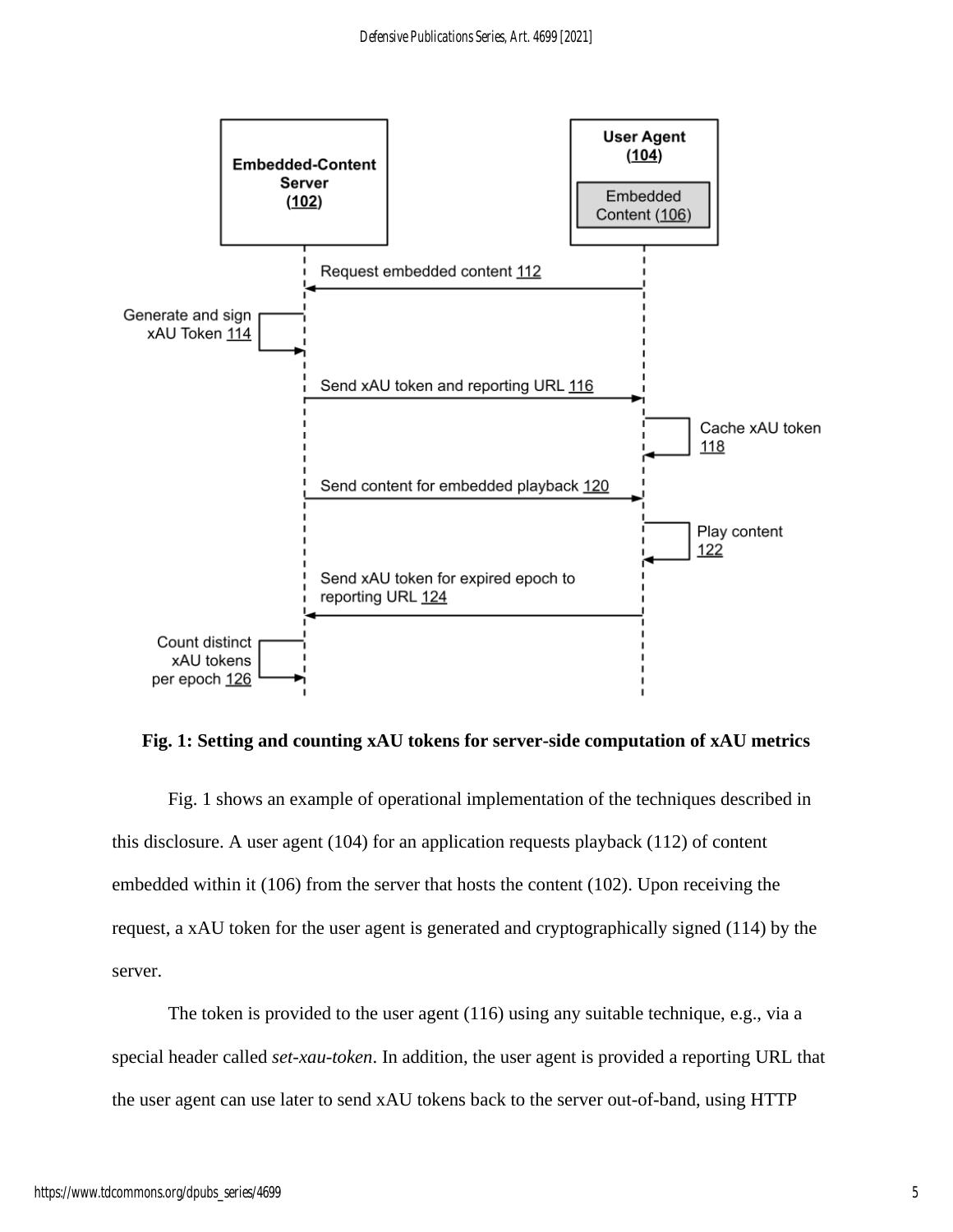POST or another suitable method. A server may set multiple xAU tokens for a given client. However, at most one xauToken (of each type) can be sent back to the server for a given time period. The received xAU token(s) are cached to local storage on the client side (118) along with the time at which it was assigned. The embedded content is then sent to the user device (120) and content playback is provided to the user (122) as usual.

Once the epoch corresponding to the period in the xAU token expires, the corresponding xAU token is sent back to the server via the out-of-band reporting URL (124). The number of distinct xAU tokens over a given epoch can be counted on the server side (126) to compute metrics for unique active users over that epoch without needing to identify the specific users who are being counted. The described process of providing an xAU token to the user device and the device sending the token via out-of-band reporting is performed with specific user permission and does not include any user/device-specific information.

The protocol as described with reference to Fig. 1 can be implemented in a robust manner that can gracefully handle any transient issues. For example, a client is able to send the same xAU token to the reporting URL multiple times. In such cases, the nonce within the token is used to detect and remove duplicates of the same xAU token. If network or other issues cause tokens to be dropped, the loss can result in undercounting, but not overcounting, unique users in a given epoch. If a user agent receives multiple tokens for the same epoch, these can be optionally pruned at any time since only one xAU token for a given epoch needs to be cached on the client side at any given time. For example, once a DAU token is cached, other DAU tokens for the same day can be ignored. The robust operation is private by default because incorrectly generating multiple xAU tokens for the same epoch has no impact on the user. It can, however,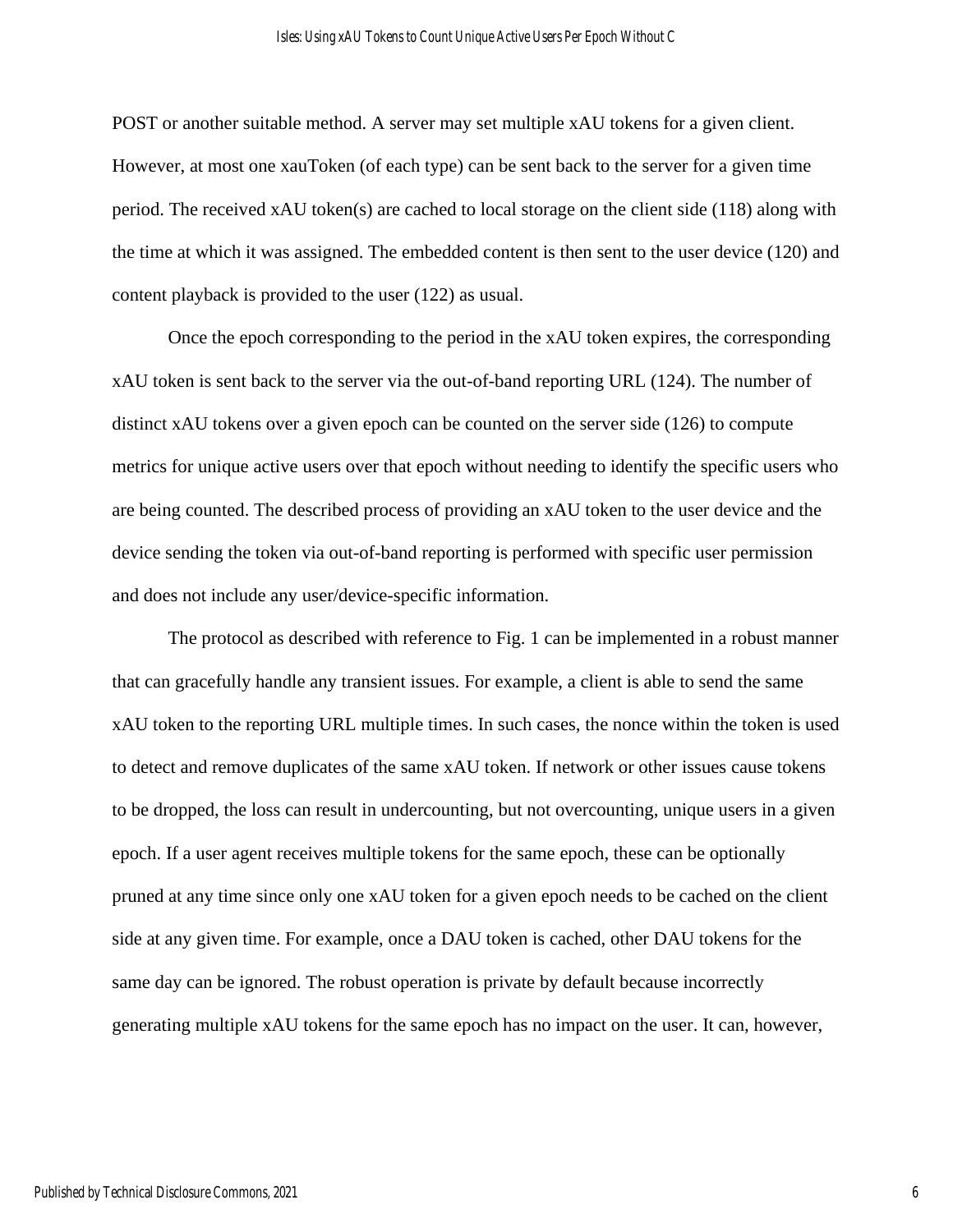result in incorrect server-side counts for the number of unique users during the epoch corresponding to the incorrect xAU tokens.

The techniques described in this disclosure can be implemented to obtain user engagement metrics aggregated over a given period for any type of third-party embedded content, such as videos, within any website, application, or platform. For instance, the techniques can support obtaining aggregate periodic user counts of viewers of a video embedded within a messaging app. The techniques can be deployed as a custom integration between applications and content servers. Alternatively, or in addition, the techniques can be packaged in the form of a standard implemented within web browsers. Implementation of the techniques enables reasonably accurate counts for unique active users during a given period, without requiring the use of third-party cookies.

Further to the descriptions above, a user may be provided with controls allowing the user to make an election as to both if and when systems, programs or features described herein may enable collection of user information (e.g., information about a user's content requests, tokens, a user's preferences, or a user's current location), and if the user is sent content or communications from a server. In addition, certain data may be treated in one or more ways before it is stored or used, so that personally identifiable information is removed. For example, a user's identity may be treated so that no personally identifiable information can be determined for the user, or a user's geographic location may be generalized where location information is obtained (such as to a city, ZIP code, or state level), so that a particular location of a user cannot be determined. Thus, the user may have control over what information is collected about the user, how that information is used, and what information is provided to the user.

7